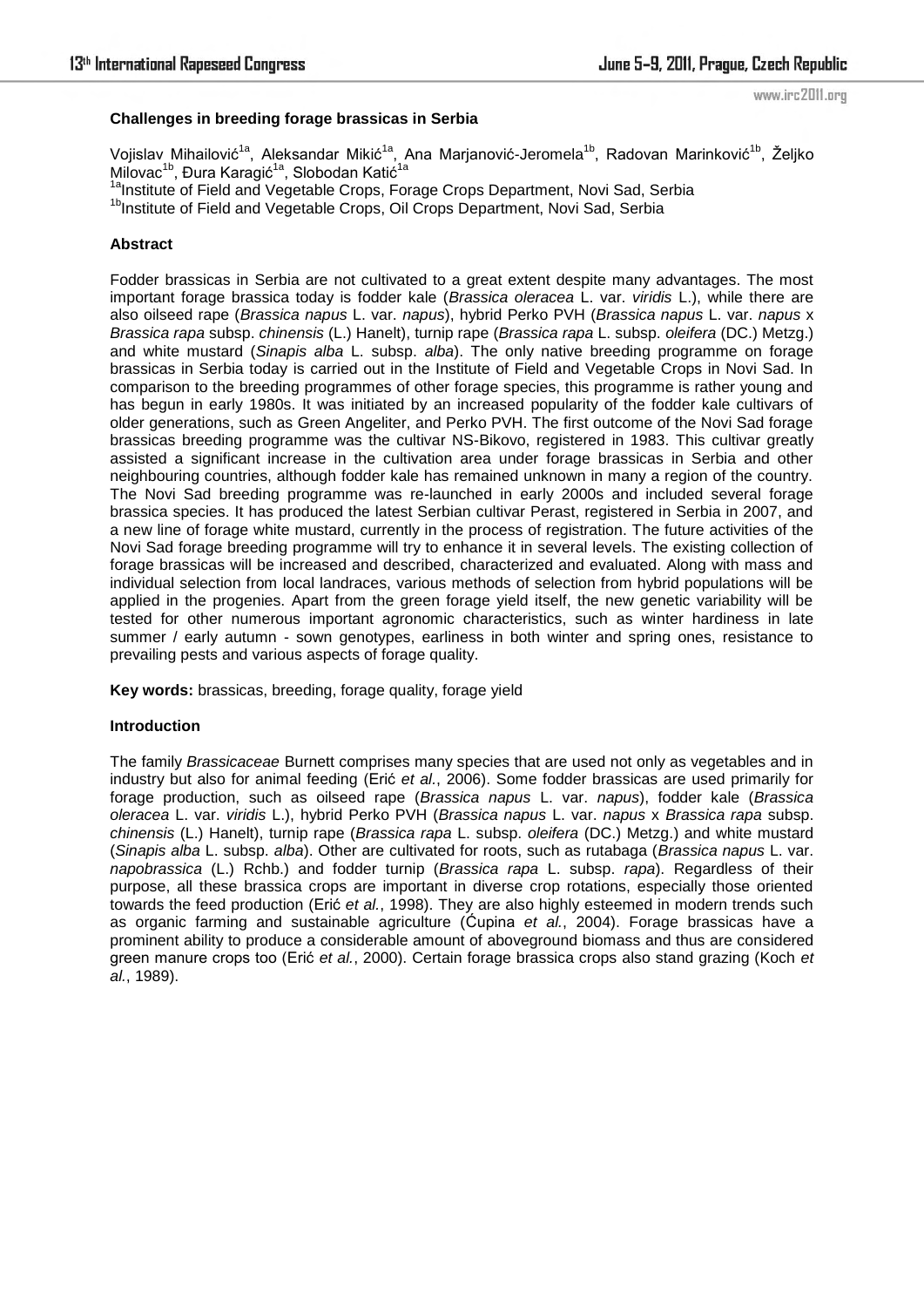## **Breeding programme on forage brassicas in Serbia**

Breeding programmes on forage brassicas in Serbia were intiated by the introduction of several cultivars and hybrids of foreign origin, most notably the fodder kale cultivavar Green Angeliter and the hybrid Perko PVH. So far, the only breeding programme on forage brassicas in Serbia has been carried out in the Institute of Field and Vegetable Crops in Novi Sad. Among its achievements are two autumn-sown fodder kale cultivars, NS-Bikovo, registered in 1983, and Perast, registered in Serbia in 2007 (Mihailović *at al.*, 2007b) and the spring-sown forage white mustard cultivar Gorica, registered in 2010.

The breeding programmes and the development of new cultivars of forage brassica crops in Novi Sad are based upon the complex characterisation and evaluation of all the accessions of the Forage Brassicas Collection (FBCNS). The process of characterisation results in the description of the most significant qualitative traits. The evaluation of the accessions of the Forage Brassicas Collection comprises assessing the data on the most important quantitative characteristics (Mihailović *et al.*, 2008b). Majority of them have a great agronomic significance, such as plant height, number of stems and lateral branches per plant, number of leaves per plant and other forage yield components, green forage yield and forage dry matter yield per both plant and area unit and earliness and tolerance to low temperatures, drought and other forms of both abiotic and biotic stresses (Mihailović *et al.*, 2008a). At the same time, there are examined certain physiological characteristics, such as tolerance to low temperatures and earliness, especially important in winter-sown accessions, and length of growing period, more significant in spring-sown accessions.

The methods used in breeding forage brassicas and developing new genotypes included mass and individual selection from local landraces, characterised with wide genetic variability, and various methods of selection from hybrid populations, with emphasis upon bulk and pedigree methods (Mihailović *et al.*, 2007a).

## **Breeding fodder kale**

It is true that fodder kale is still neglected and underutilised in certain parts of Serbia, but it has surely become the most significant forage brassica crop in the country during the three last decades (Šibalić & Kunc, 1983).

| <b>Species</b> | Cultivar  | Cutting | Green<br>forage<br>yield<br>(t ha <sup>-1</sup> ) | Forage<br>dry<br>matter yield<br>$(t \, ha^{-1})$ | dry<br>Forage<br>matter<br>proportion |
|----------------|-----------|---------|---------------------------------------------------|---------------------------------------------------|---------------------------------------|
| Fodder kale    | NS-Bikovo |         | 52.3                                              | 4.5                                               | 0.09                                  |
|                |           |         | 16.1                                              | 1.5                                               | 0.09                                  |
|                |           | total   | 68.4                                              | 6.0                                               | 0.09                                  |
|                | Perast    |         | 54.9                                              | 4.6                                               | 0.08                                  |
|                |           |         | 17.6                                              | 1.4                                               | 0.08                                  |
|                |           | total   | 72.5                                              | 6.0                                               | 0.08                                  |
|                | Average   |         | 70.5                                              | 6.0                                               | 0.09                                  |

Table 1. Yields in forage brassicas during 2005/06 at Rimski Šančevi (Erić et al., 2007)

A long-term evaluation of fodder kale confirmed that this species has a great potential for forage yields, with more nearly 70 t ha<sup>-1</sup> of green forage and more than 6 t ha<sup>-1</sup> of forage dry matter (Mihailović *et al.*, 2008). One of the goals of contemporary fodder kale breeding is that the newly developed fodder kale cultivars have higher leaf proportion, reaching nearly one half of green forage yield per plant (Mihailović *et al.*, 2009).

If winter fodder kale genotypes are sown in spring, as a rule they will not enter the reproductive stage, although they may form a considerable forage yields, up to 40 t ha<sup>-1</sup>, consisted mainly of short stems and leaves (Mihailović *et al.*, 2007a). Especially in rainy seasons, fodder kale may produce a second cutting, with average green forage and forage dry matter yields reaching one third in comparison to those in the first cutting (Table 1).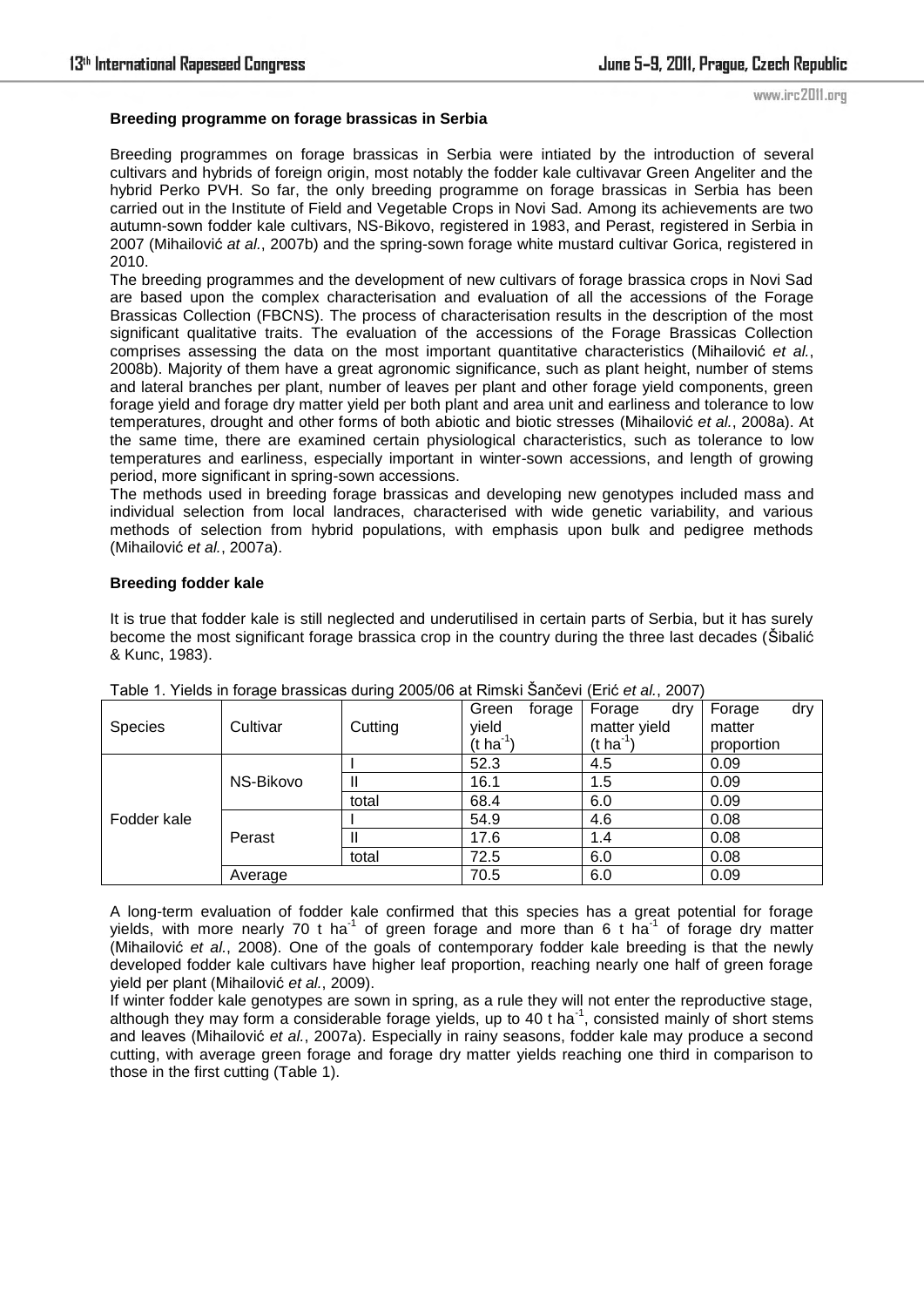#### **Breeding forage oilseed rape and white mustard**

Oilseed rape is widely known as a quality oil crops but it can be cultivated for green forage and silage (Erić *et al.*, 1996). In the conditions of Serbia with its clearly distinguished four seasons, winter-sown cultivars of oilseed rape produce higher forage yields in comparison to spring-sown cultivars (Mihailović *et al.*, 2007a). Oilseed rape has a similar forage dry matter proportion to that in fodder kale. Number of stems and lateral branches has a greatest importance in breeding oilseed rape for forage (Marjanović-Jeromela *et al.*, 2004).

Like already observed in winter fodder kale, the spring-sown winter oilseed rape develop only short stems and leaves, with much lower forage yields in comparison to the autumn-sowing. In general, spring cultivars of oilseed rape are characterised by higher proportion of stems in total forage yield (Mihailović *et al.*, 2007a). The oilseed rape forage yields in the second cutting are between one third and one half in comparison to the first cutting (Erić *et al.*, 2007).

Little is known about the use of white mustard as a forage crop. For this purpose, it is grown primarily as a spring-sown crop, with a growing period from sowing to cutting of up to 60 days (Vuĉković, 1999). In temperate regions such as Serbia, white mustard is recommended to be grown exclusively as spring-sown crop. In the seasons with more mild winters, white mustard is able to survive frost and a long-term influence of low temperatures, although its regular practice is proven not be economically reliable. In comparison to other forage brassica crops, white mustard is generally characterised by a lower leaf mass proportion in total plant mass (Mikić *et al.*, 2009). The average green and forage dry matter yields in white mustard are lower in comparison to those in fodder kale or oilseed rape, varying between 10 t ha<sup>-1</sup> and 15 t ha<sup>-1</sup> (Mihailović *et al.*, 2007a). At the same time, a prominent earliness and ability to produce a considerable amount of forage in a relatively brief period of time represents its main advantage as compared to other forage brassica species. In rainy seasons, the second cutting in white mustard makes more than one half of the first cutting (Erić *et al.*, 2007).

#### **Acknowledgements**

This research is a part of the projects TR31024 and TR1025 of the Ministry of Science and Technological Development of the Republic of Serbia.

## **References**

Ćupina B., Erić P., Krstić Đ., Vuĉković S. (2004): Forage catch crops in sustainable agriculture and organing farming. Acta Agriculturae Serbica, IX, 17 (special issue), 451-459.

Erić P., Ðukić D., Ćupina B., Mihailović V. (1996): Krmno bilje (praktikum). University of Novi Sad, Faculty of Agriculture, Novi Sad, Serbia, 198.

Erić P., Mihailović V., Ćupina B. (1998): NS varieties of forage crops in continual production - the challenge of producing low-priced livestock feed. A Periodical of Scientific Research of Field and Vegetable Crops, 30**,** 345-352.

Erić P., Ćupina B., Mihailović V. (2000): Green manuring - past or future. A Periodical of Scientific Research of Field and Vegetable Crops, 33**,** 117-128.

Erić P., Ćupina B., Mihailović V., Mikić A. (2006): Brassicas in production and utilization of forage (advantages and disadvantages). A Periodical of Scientific Research of Field and Vegetable Crops, 42, I, 105-114.

Erić P., Mihailović V., Marinković R., Ćupina B., Marjanović-Jeromela A., Krstić Đ., Mikić A. (2007): Preliminary results of forage yields evaluation in some brassicas. A Periodical of Scientific Research of Field and Vegetable Crops, 44, I, 455-459.

Koch D. W., Kercher C., Agee D., Jones R. (1989): Production and utilization of high-quality coldhardy forages. Proceedings of the XVI International Grassland Congress, Nice, France, 4-11 October 1989, 1127-1128.

Marjanović-Jeromela A., Vasić D., Marinković R., Mihailović V., Mikić A. (2004): Use of oilseed rape meal in livestock diet. Acta Agriculturae Serbica, IX, 17 (special issue), 515-519.

Mihailović V., Erić P., Marjanović-Jeromela A., Marinković R., Ćupina B., Krstić Đ., Mikić A. (2007a): Preliminary results on growing oilseed rape and other brassicas for forage. Proceedings of the 12th International Rapeseed Congress *Sustainable Development in Cruciferous Oilseed Crops Production*, Wuhan, China, 26-30 March 2007, 287.

Mihailović V., Pataki I., Mikić A., Katić S., Vasiljević S. (2007b): Achievements in breeding annual forage crops in Serbia. A Periodical of Scientific Research of Field and Vegetable Crops, 44, I, 79-85.